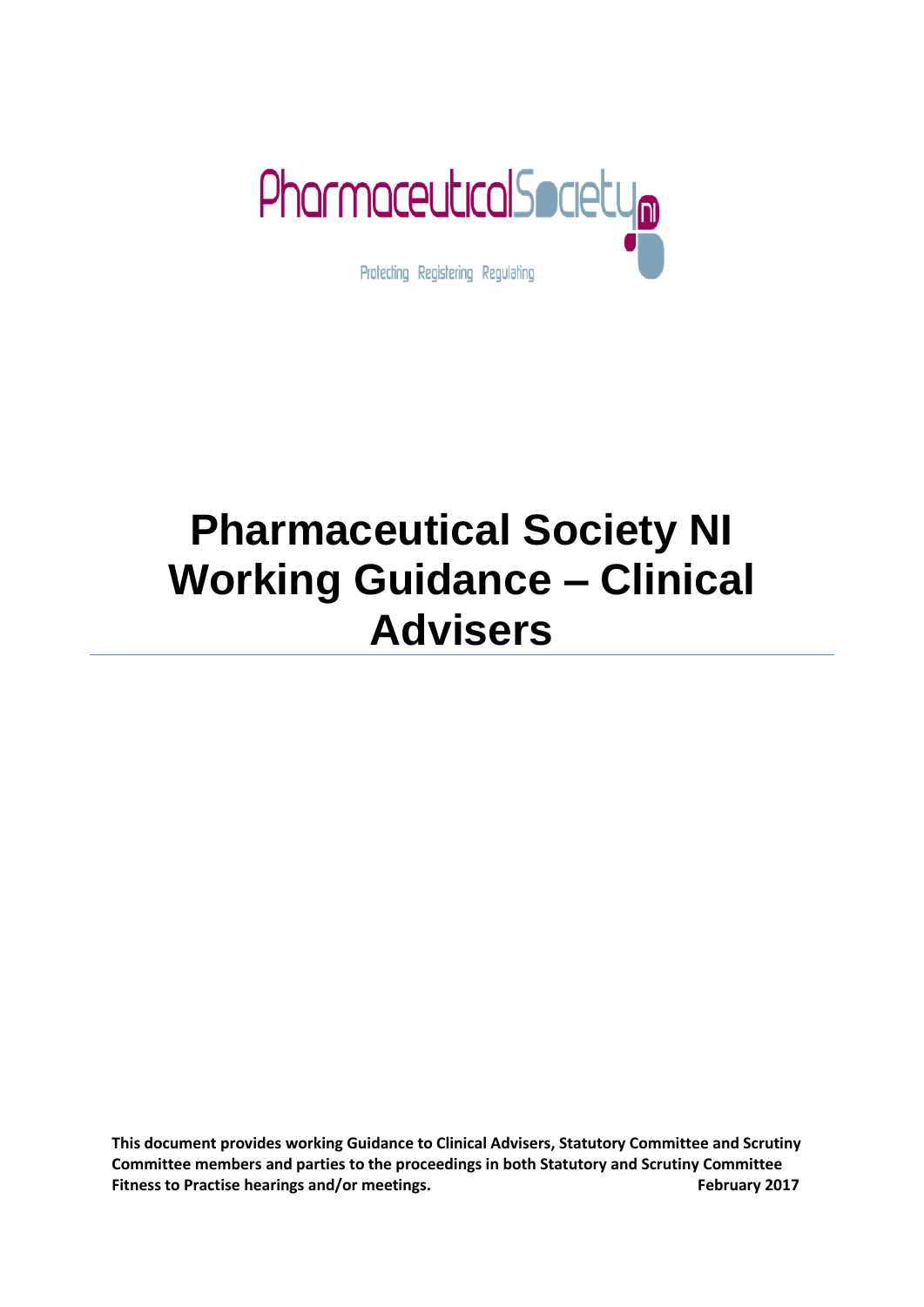#### **Contents**

 $\bullet$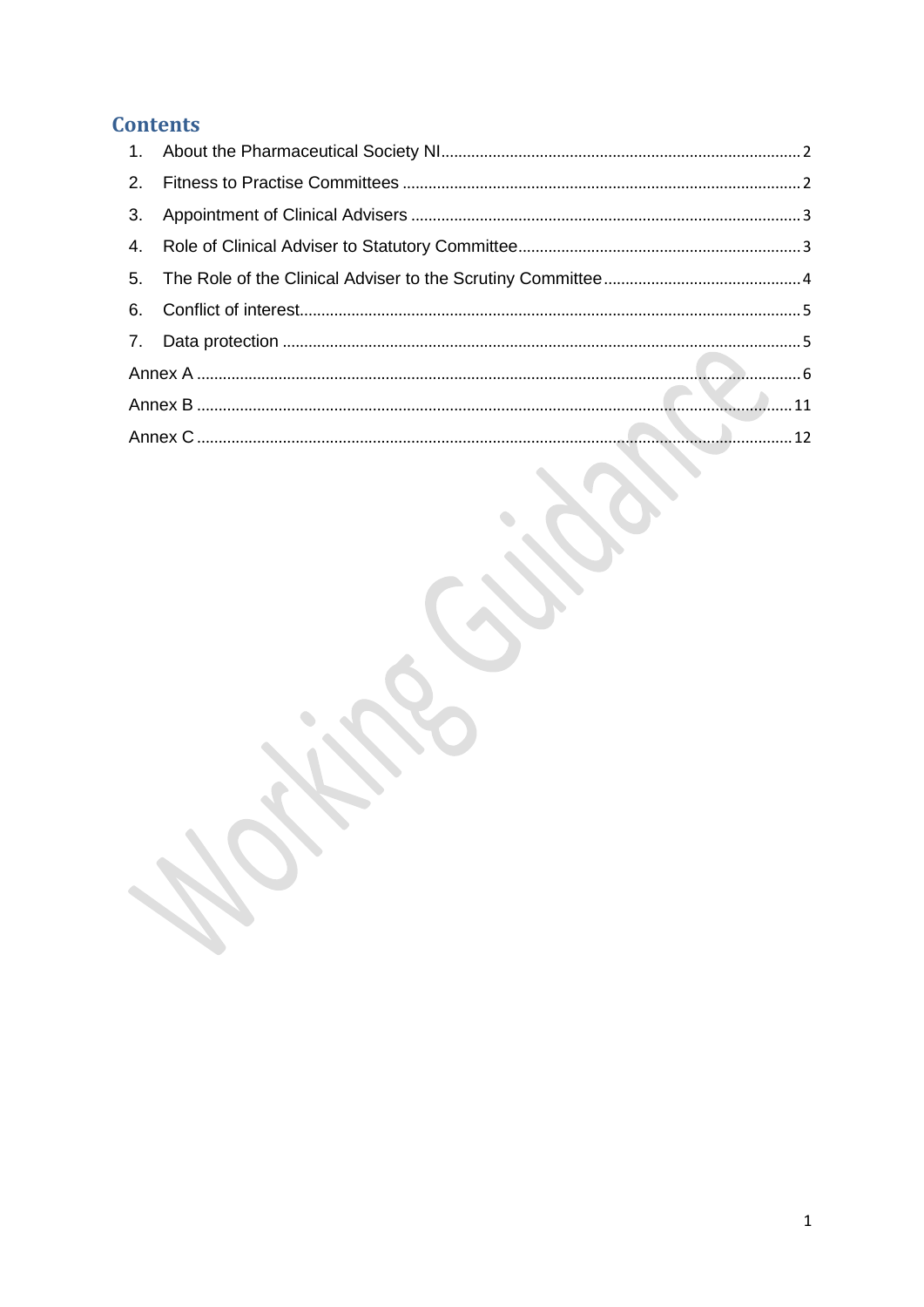## <span id="page-2-0"></span>**1. About the Pharmaceutical Society NI**

The Pharmaceutical Society of Northern Ireland is the regulatory body for pharmacists in Northern Ireland.

Our primary purpose is to ensure that practising pharmacists in Northern Ireland are fit to practise, keep their skills and knowledge up to date and deliver high quality safe care to patients.

It is the organisation's responsibility to protect and maintain public safety in pharmacy by:

- setting and promoting standards for pharmacists' admission to the register and for remaining on the register;
- maintaining a publicly accessible register of pharmacists, and pharmacy premises;
- handling concerns about the Fitness to Practise of registrants, acting as a complaints portal and taking action to protect the public; and
- ensuring high standards of education and training for pharmacists in Northern Ireland.

# <span id="page-2-1"></span>**2. Fitness to Practise Committees**

The Pharmaceutical Society of Northern Ireland has two Fitness to Practise Committees; the Scrutiny Committee and the Statutory Committee.

#### **The Statutory Committee**

The Statutory Committee makes judgements on whether a registrant's fitness to practise is impaired for reasons concerning their conduct, professional performance or health. Meetings are generally held in public (except for health related cases and Interim Orders). The Statutory Committee has the power to issue formal warnings, agree undertakings, place conditions on the practice of a pharmacist, impose suspension and remove registrants from the Register. When a case concerns a Registrant's physical or mental health or a relevant health issue a clinical adviser will be selected, based on their area of expertise and the details of the case. For further information on the procedures of the Statutory Committee please see **Appendices A and B**

#### **The Scrutiny Committee**

The Scrutiny Committee considers concerns about a registrants fitness to practise, it has the power to dismiss a case, give advice, issue warnings and agree undertakings if appropriate. It must refer more serious cases to the Statutory Committee. For further information on the procedures of the Scrutiny Committee please see **Appendix C**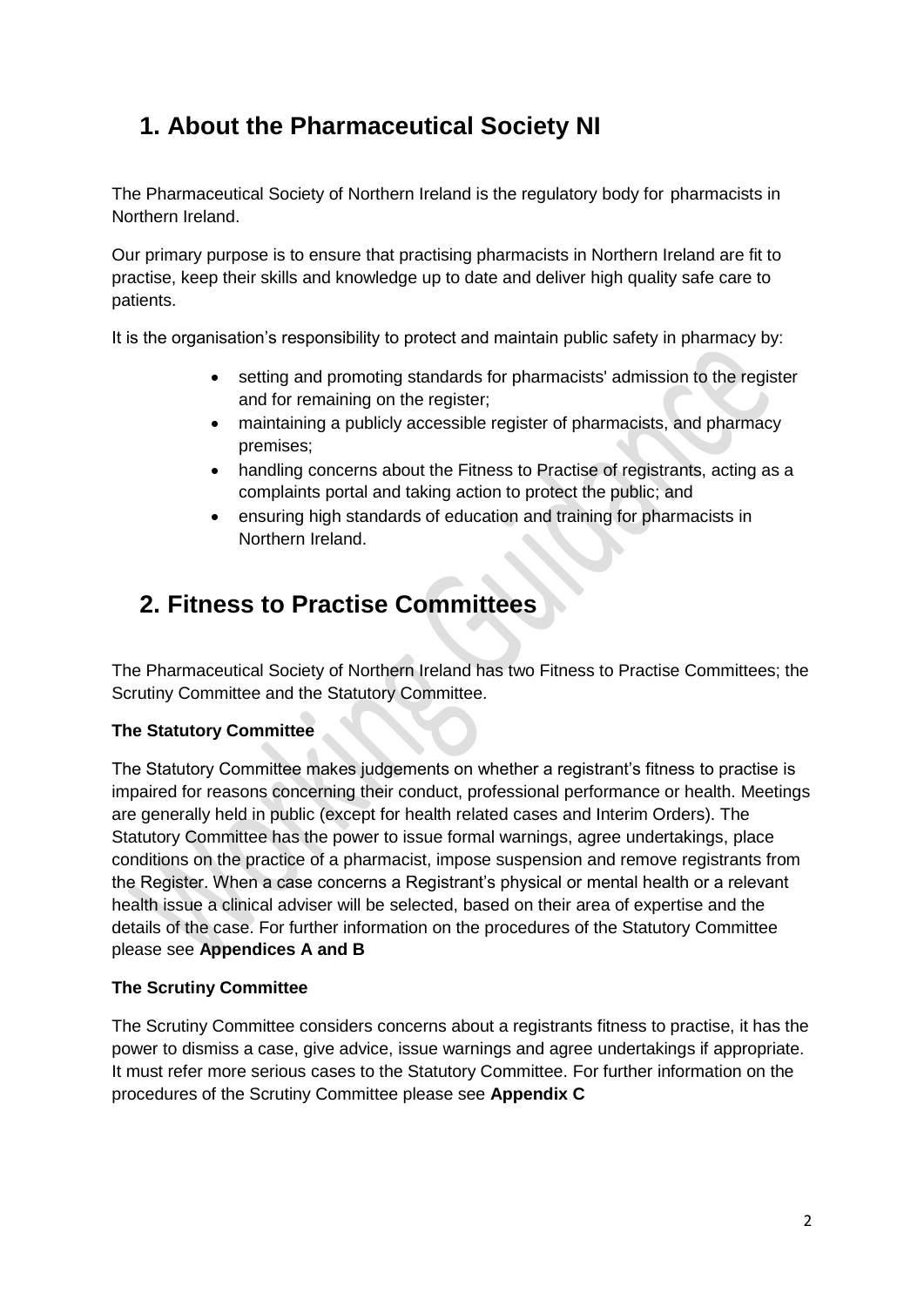# <span id="page-3-0"></span>**3. Appointment of Clinical Advisers**

Clinical Advisers will be appointed to a Clinical Advisers List and will be engaged by the Secretary of the Committee, in consultation with the Chair on a case by case basis.

# <span id="page-3-1"></span>**4. Role of Clinical Adviser to Statutory Committee**

- a. The Clinical Adviser engaged to consider a Statutory Committee case, will receive a copy of the relevant papers in the region of seven days prior to the hearing (this may vary and will be considerably shorter for an Interim Order case). The Clinical adviser is to read and assimilate the papers.
- b. The function of the Clinical Adviser who is present at a meeting or hearing of the Statutory Committee is to advise the Statutory Committee on any issues within the Clinical Adviser's areas of medical expertise that may be referred to the Clinical Adviser by a member of the Statutory Committee<sup>1</sup>.
- c. The Clinical Adviser is to intervene to advise the Statutory Committee on an issue where it appears to the Clinical Adviser that without their intervention, there is a possibility of an error being made<sup>2</sup>.
- d. The Clinical Adviser may, under the leave of the Chair, question any witness<sup>3</sup>.
- e. The Clinical Adviser should not make a diagnosis.
- f. The Clinical Adviser should not dispute the diagnosis of a medical practitioner who has examined the registrant.
- g. The Clinical Adviser should not give an opinion on the fitness to practise of the registrant<sup>4</sup>.
- h. A Clinical Adviser must provide all advice in the presence of the Committee and all parties to the proceedings<sup>5</sup>.
- i. A Clinical Adviser must not be present during the private deliberations of the Statutory Committee<sup>6</sup>.
- j. A Clinical Adviser must not participate in the decision making of the Statutory Committee (and is not entitled to vote)<sup>7</sup>.
- k. Any advice given by the Clinical Adviser should be recorded in the formal transcript of the hearing and the transcript must be sent to all parties to the proceedings<sup>8</sup>.

**.** 

<sup>&</sup>lt;sup>1</sup> Regulation 19 (2) (a) of the Statutory Committee, Scrutiny Committee and Advisers Regulations 2012

<sup>2</sup> Regulation 19 (2) (b) of the Statutory Committee, Scrutiny Committee and Advisers Regulations 2012

<sup>3</sup> Regulation 24 of the Statutory Committee, Scrutiny Committee and Advisers Regulations 2012

<sup>4</sup> Sandra Watson vs GMC 2005

<sup>5</sup> Sandra Watson vs GMC 2005

<sup>6</sup> Regulation19 (3) of the Statutory Committee, Scrutiny Committee and Advisers Regulations 2012

 $^7$  Regulation19 (4) of the Statutory Committee, Scrutiny Committee and Advisers Regulations 2012

 $^8$  Regulation22 (3) of the Statutory Committee, Scrutiny Committee and Advisers Regulations 2012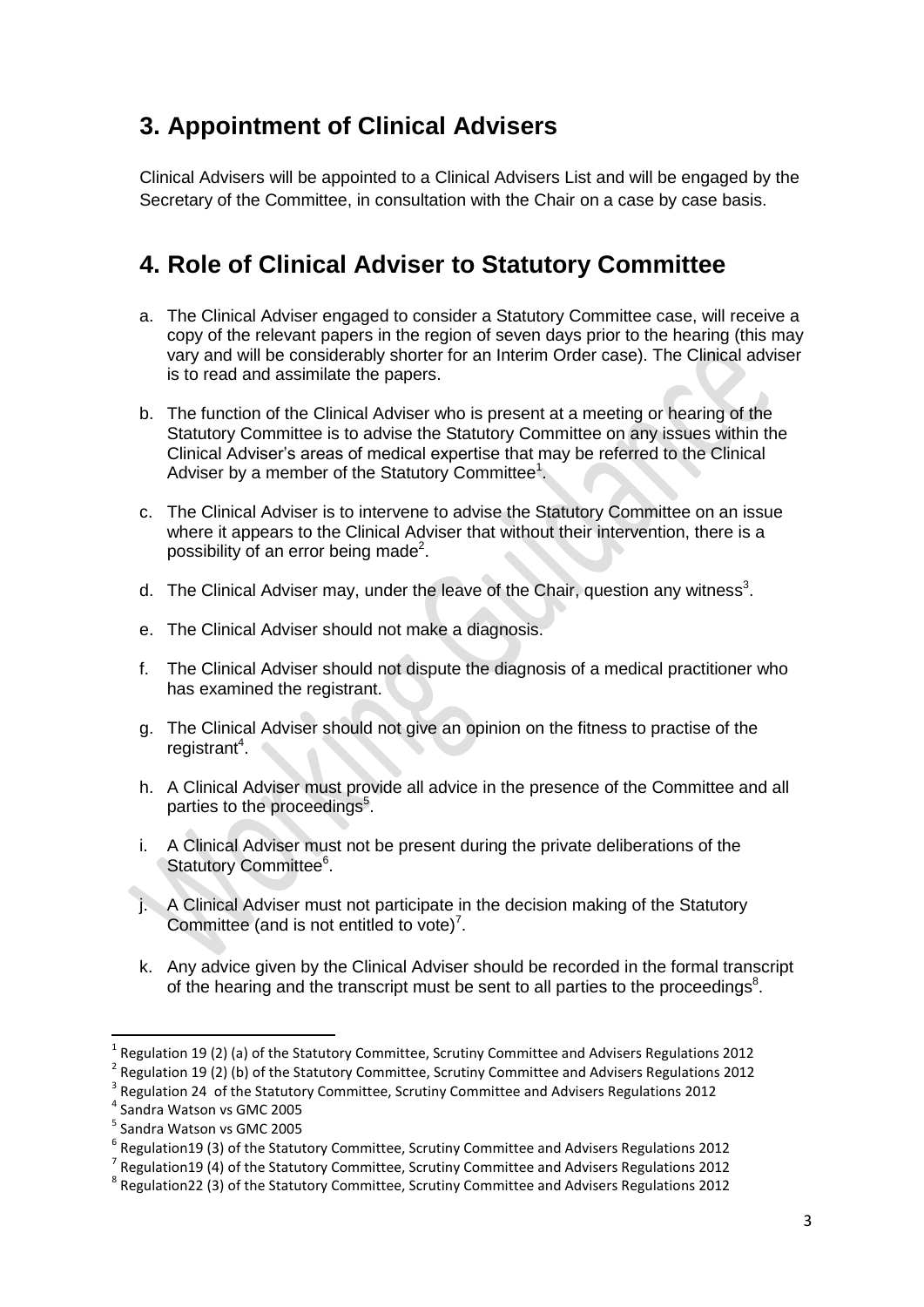- l. Where any advice tendered by the Clinical Adviser to the Statutory Committee is not accepted by the Committee, the Chair must announce the reasons for not accepting the advice tendered<sup>9</sup>.
- m. Those reasons should be recorded in the official transcript of the hearing and a copy of the transcript should be sent to all parties to the proceedings<sup>10</sup>

# <span id="page-4-0"></span>**5. The Role of the Clinical Adviser to the Scrutiny Committee**

- a. The Clinical Adviser engaged to consider a Scrutiny Committee case, will receive a copy of the relevant papers in the region of four days prior to the private meeting. The Clinical adviser is to read and assimilate the papers.
- b. The function of the Clinical Adviser who is present at a private meeting of the Scrutiny Committee is to advise the Committee on any issues within the Clinical Adviser's areas of medical expertise that may be referred to the clinical adviser by a member of the Scrutiny Committee based on the papers presented to the Committee<sup>11</sup>.
- c. The Clinical Adviser is to intervene to advise the Statutory Committee on an issue where it appears to the clinical adviser that without their intervention, there is a possibility of an error being made<sup>12</sup>.
- d. The Clinical Adviser should not make a diagnosis.
- e. The Clinical Adviser should not dispute the diagnosis of a medical practitioner who has examined the registrant.
- f. The Clinical Adviser should not give an opinion on the fitness to practise of the registrant<sup>13</sup>.
- g. The Secretary to the Scrutiny Committee must keep a record of any advice tendered by the Clinical Adviser to the Scrutiny Committee<sup>14</sup>
- h. A record of any advice tendered by the Clinical Adviser must be sent to the parties to the proceedings or their representatives as soon as it is practicable after it has been tendered<sup>15</sup>.
- i. Where any advice tendered by the Clinical Adviser is not accepted by the Scrutiny Committee the Chair must announce the reasons for not accepting the advice and the Secretary of the Committee must keep a record of the advice tendered and the reasons why the Scrutiny Committee refused to accept that advice<sup>16</sup>.

**.** 

<sup>&</sup>lt;sup>9</sup> Regulation 23 of the Statutory Committee, Scrutiny Committee and Advisers Regulations 2012

<sup>&</sup>lt;sup>10</sup> Regulation 23 of the Statutory Committee, Scrutiny Committee and Advisers Regulations 2012

<sup>11</sup>, Regulation 19 (2) (a) of the Statutory Committee, Scrutiny Committee and Advisers Regulations 2012

<sup>&</sup>lt;sup>12</sup> Regulation 19 (2) (b) Statutory Committee, Scrutiny Committee and Advisers Regulations 2012 <sup>13</sup> Sandra Watson vs GMC 2005

<sup>&</sup>lt;sup>14</sup> Regulation 22 (1) Statutory Committee, Scrutiny Committee and Advisers Regulations 2012

<sup>15</sup> Regulation 22 (3) Statutory Committee, Scrutiny Committee and Advisers Regulations 2012

<sup>&</sup>lt;sup>16</sup> Regulation 23 Statutory Committee, Scrutiny Committee and Advisers Regulations 2012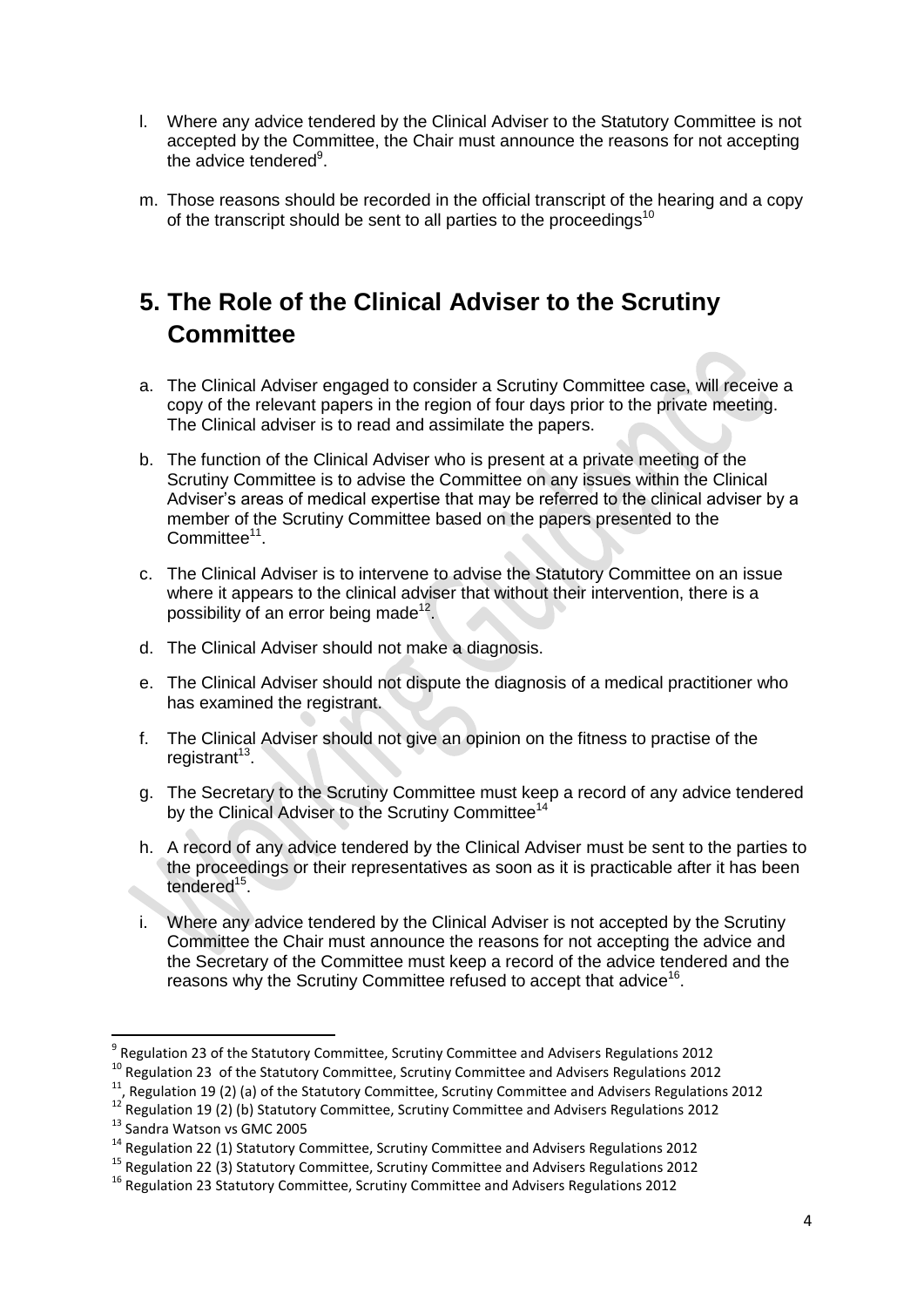- j. The Secretary must send a copy of the record of the advice and the reasons why the Scrutiny Committee refused to accept that advice, to the parties to the proceedings or their representatives as appropriate $17$ .
- n. A Clinical Adviser must not be present during the private deliberations of the Scrutiny Committee<sup>18</sup>.
- o. A Clinical Adviser must not participate in the decision making of the Scrutiny Committee (and is not entitled to vote)<sup>19</sup>.

#### <span id="page-5-0"></span>**6. Conflict of interest**

If at any point after engagement by the Secretary of either committee the Clinical Adviser believes that they have an actual or potential conflict of interest in relation to the case, he/she must inform the Chair of the Committee who may replace the Clinical Adviser and/or adjourn the hearing/private meeting.

 $\bullet$ 

#### <span id="page-5-1"></span>**7. Data protection**

**.** 

On conclusion of the hearing or private meeting the clinical adviser must return all papers to the Secretary of the relevant Committee for secure disposal.

 $^{17}$  Regulation 23 Statutory Committee, Scrutiny Committee and Advisers Regulations 2012

<sup>&</sup>lt;sup>18</sup> Regulation 19 (3) of the Statutory Committee, Scrutiny Committee and Advisers Regulations 2012

<sup>&</sup>lt;sup>19</sup> Regulation19 (4) of the Statutory Committee, Scrutiny Committee and Advisers Regulations 2012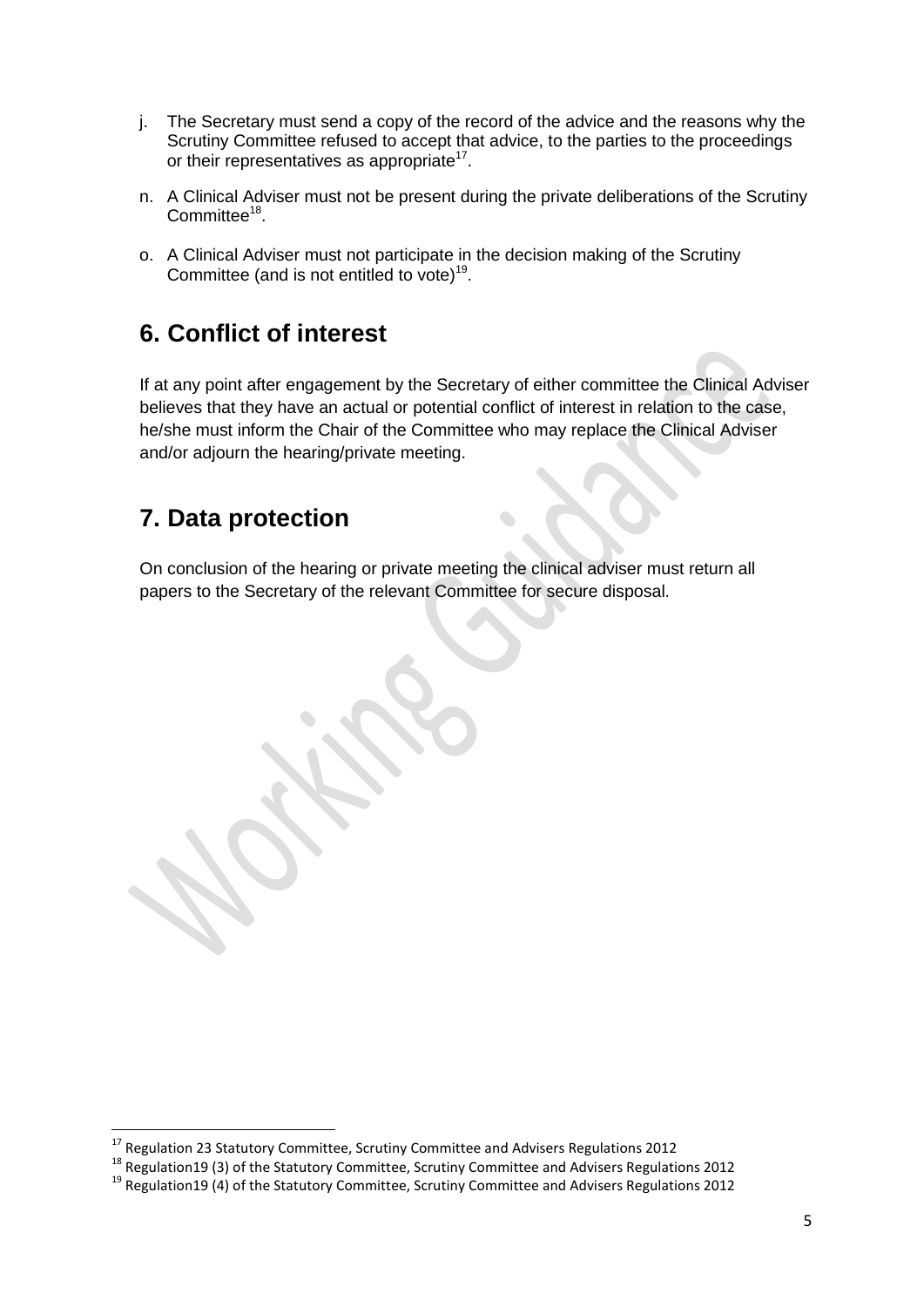#### <span id="page-6-0"></span>**Annex A – Procedure at principal hearings before the Statutory Committee**

**Procedure at principal hearings before the Statutory Committee in fitness to practise proceedings**

The Fitness to Practise and Disqualification Regulations 2012 set out the procedure for hearings before the Statutory Committee in fitness to practise proceedings in Regulation 34.

The order of proceedings, unless the Statutory Committee determines otherwise, shall be as follows;

The Statutory Committee must hear and consider any preliminary legal arguments.

The chair must:

- where the registered person is present, require the registered person to confirm their name, or
- otherwise, require the presenter to confirm the registered person's name.

The person acting as secretary must read out the allegation and the alleged facts upon which it is based. The chair must enquire whether the registered person wishes to make any admissions. Where facts are admitted, the chair must announce that the facts have been found proved.

Where facts remain in dispute, the presenter is to open the case for the Pharmaceutical Society of Northern Ireland and may adduce evidence and, subject to issues of relevance or admissibility,\* call witnesses in support of it.

The registered person may make submissions regarding whether sufficient evidence has been adduced to find the facts proved or to support a finding of impairment, and the Statutory Committee must consider and announce its decision as to whether any such submissions should be upheld.

The registered person may open their case and may adduce evidence and, subject to issues of relevance or admissibility,\* call witnesses in support of it.

(*The \* chair may refuse to allow a witness to give oral evidence, or to give oral evidence on a particular matter:*

- if not satisfied that the witness is in a position to provide relevant testimony; or
- *if satisfied that all or part of the evidence that the witness is to provide, or is to provide on that matter, should have been disclosed to the other party not calling the witness at an earlier stage of the proceedings.)*

The Statutory Committee must consider and announce its findings on fact.

The Statutory Committee must receive further evidence and hear any further submissions from the parties as to whether, on the basis of any facts found proved, the registered person's fitness to practise is impaired. The Statutory Committee must consider and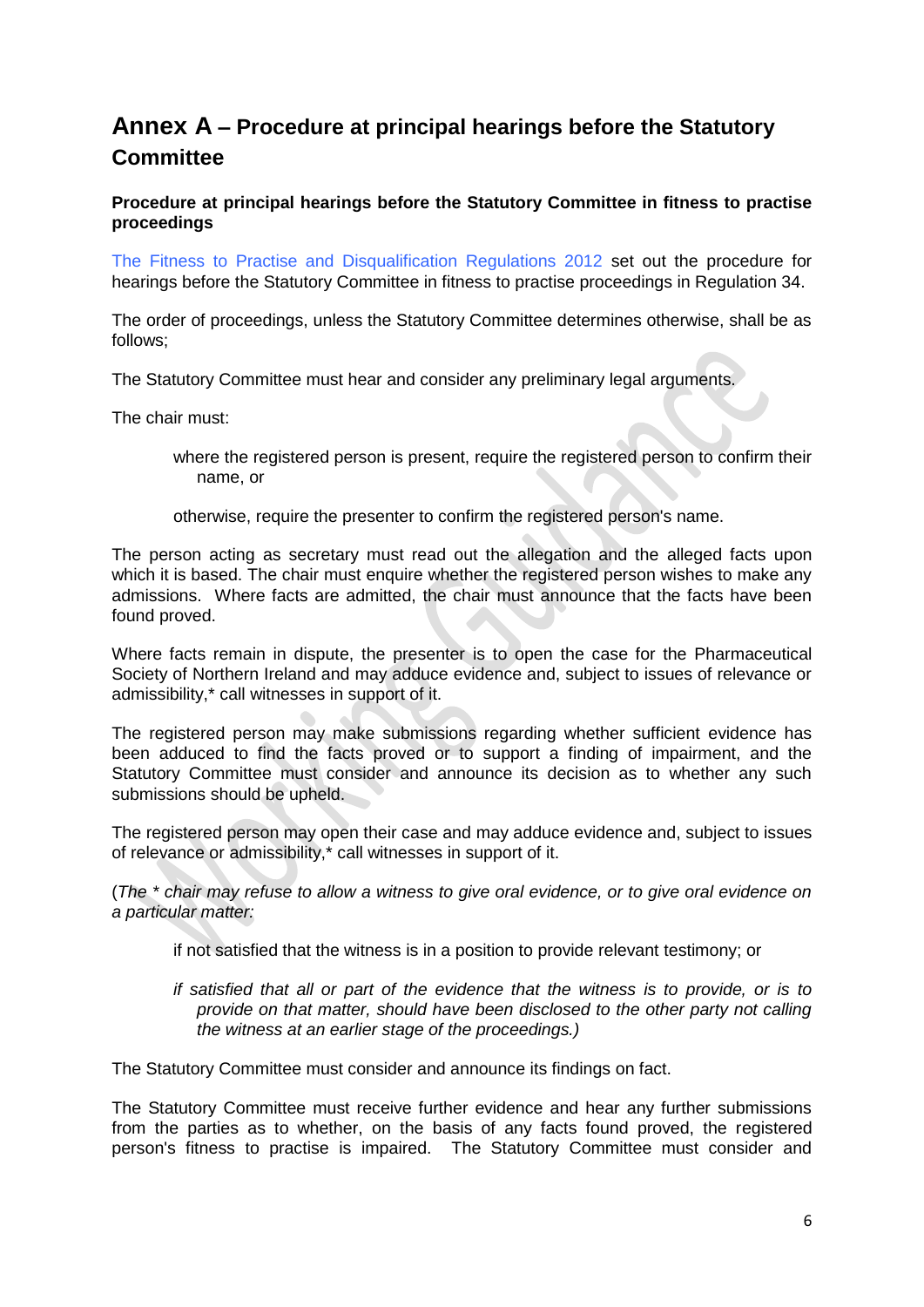announce its findings on the question of whether the fitness to practise of the registered person is impaired, and give its reasons for that decision.

The Statutory Committee may receive further evidence and hear any further submissions from the parties or from any other person who has a direct interest in the proceedings where the registered person's fitness to practise is found to be impaired, as to the appropriate sanction, if any, to be imposed, including evidence of any mitigating circumstances in any relevant matters in the previous history of the registered person.

The Statutory Committee must consider and announce its decision as the appropriate course of action to be taken in respect of the registered person (as specified in paragraph 7 (2) of Schedule 3 to the Order) and give its reasons for that decision.

Where the Statutory Committee considers it might make an order under paragraph 12 (2) or (4) of Schedule 3 to the Order in relation to the registered person's registration (i.e. interim measures pending a direction taking effect), it must invite representations from the parties before considering and announcing whether to impose such an Order, together with its reason for that decision.

The Statutory Committee must deal with any interim order in place in respect of the registered person.

At any stage in the proceedings, before making a determination as to whether the registered person's fitness to practise is impaired, the Statutory Committee may, having regard to the nature of the allegation under consideration, adjourn and direct that a clinical adviser or a specialist adviser be appointed to assist the Statutory Committee under paragraph 18 of the Schedule 3 to the Order.

At any stage before making its decision as to sanction, the Statutory Committee may adjourn for further information or reports to be obtained in order to assist it in exercising its functions.

Notwithstanding the procedure set out above and governed by Regulation 34, the Statutory Committee may allow the parties to make additional submissions at any time.

#### **Procedure at principal hearings before the Statutory Committee in disqualification proceedings**

Unless the Statutory Committee determines otherwise, the order of disqualification proceedings is as follows $^{20}$ :

The Statutory Committee must hear and consider any preliminary legal arguments.

The chair must:

**.** 

- Where the section 80 party or a representative of the party is present, require the party or representative to confirm the party's name, or
- otherwise, require the presenter to confirm the section 80 party's name.

The person acting as Secretary must read out the allegation, and the alleged facts upon which it is based.

<sup>20</sup> Regulation 35 of Fitness to Practise and Disqualification Regulations 2012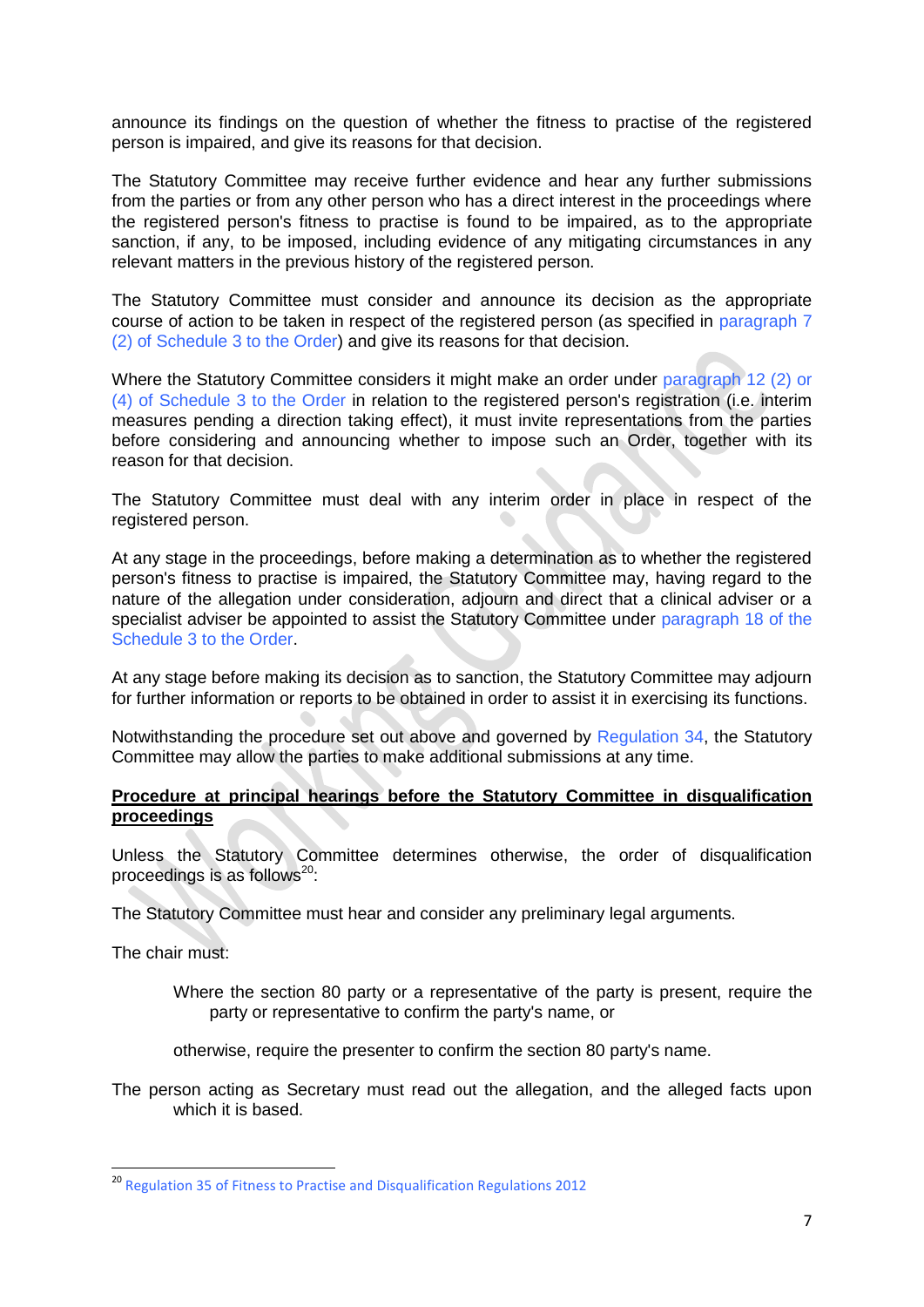The chair must enquire whether the section 80 party wishes to make admissions. Where facts have been admitted, the chair must announce that such facts have been found proved.

Where facts remain in dispute, the presenter is to open the case for the Pharmaceutical Society of Northern Ireland and may adduce evidence and subject to issues about admissibility or relevance and call witnesses in support of it.

The section 80 party may make submissions regarding whether sufficient evidence has been adduced to find the facts proved and the Statutory Committee must consider and announce its decision as to whether any such submission should be upheld.

The section 80 party may open their case and may adduce evidence and, subject to issues regarding relevance or admissibility, \* call witnesses in support of it.

(\**The chair may refuse to allow a witness to give oral evidence, or to give oral evidence on a particular matter;* 

*if not satisfied that the witness is in a position to provide relevant testimony; or*

*if satisfied that all or part of the evidence the witness is to provide, or is to provide on that matter, should have been disclosed to the party not calling the witness at an earlier stage in the proceedings.)*

The Statutory Committee must consider and announce its findings of fact.

In a case falling within section 80 (1) (b) or (4) (b) of the Medicines Act, the Statutory Committee must consider and announce its findings on the question of whether, in its opinion, the offence or misconduct renders the section 80 party 'unfit to be a pharmacist or would so render the party if the party were a pharmacist' and give its reasons for that decision.

Where the Statutory Committee's decision is that the offence or misconduct renders the party unfit to be a pharmacist (or would so render the party if the party were a pharmacist); or in a case falling within section 80 (1) (c) of the Medicines Act, the failure in question is by a member of the board or any officer of, or the person employed by, the body in question – then the Statutory Committee must:

- receive evidence about the facts specified in section 81 (2) of the Medicines Act; and
- consider whether, having regard to those facts, the Board of the body corporate or, as the case may be, the representative, is to be regarded as responsible for the offence, misconduct or failure in question.

The Statutory Committee may receive further evidence and hear any further submissions from parties or from any other person who has a direct interest in the proceedings as to whether a decision under section 80 (1) or (4) of the Medicines Act should be given, including evidence as to whether any mitigating circumstances and any relevant matters in the previous history of the section 80 party.

The Statutory Committee must consider and announce its decision as to whether or not a direction under section 80 (1) or (4) of the Medicines Act should be given and must give its reasons for that decision.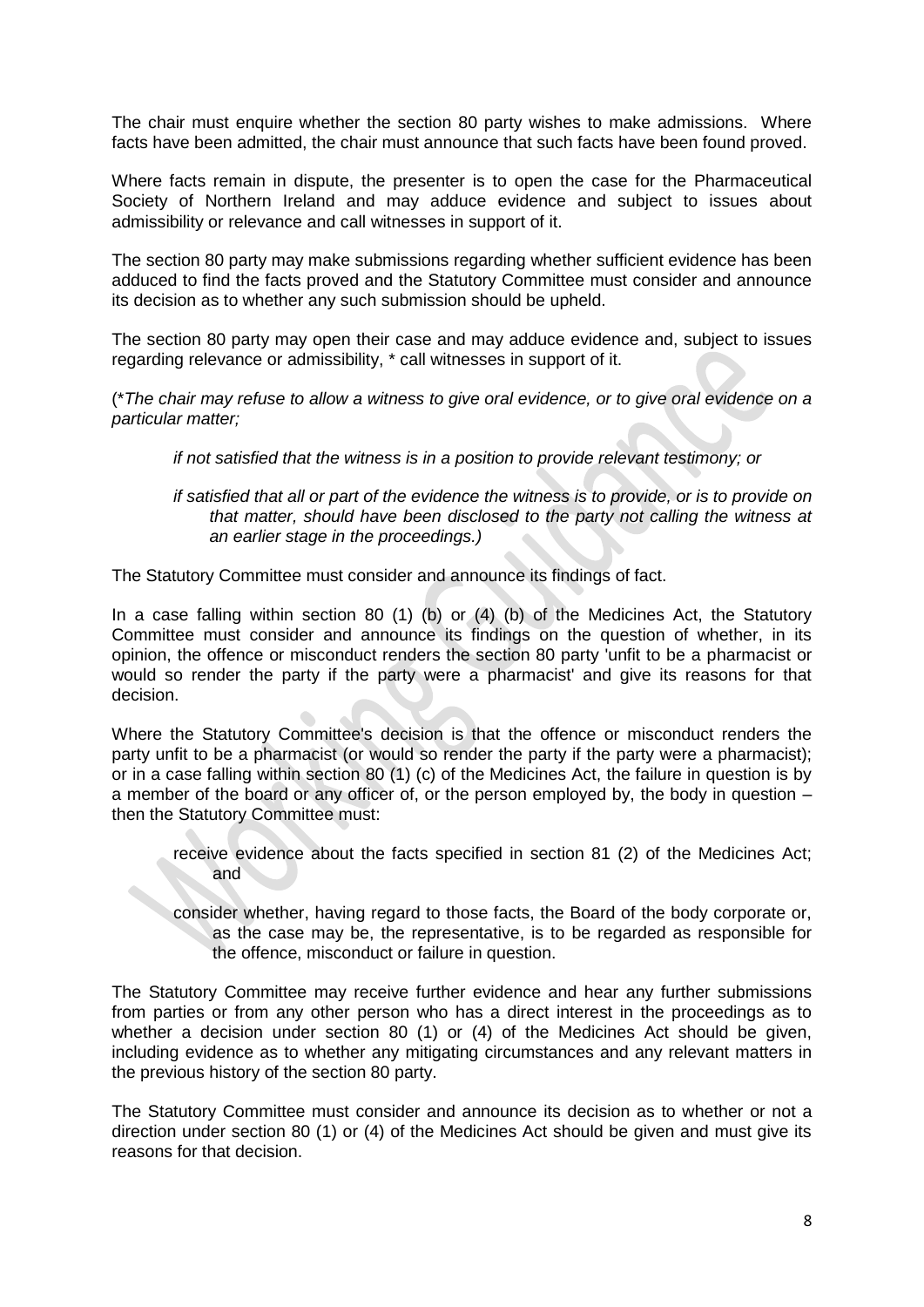Where the decision is that the direction should be given, the chair must agree to that decision (see Regulation 35 (15) and (16) of the Fitness to Practise and Disqualification Regulations 2012).

At any stage before making its decision as to disqualification, the Statutory Committee may adjourn for further information or reports to be obtained in order to assist it in exercising its functions.

A direction under section 80 of the Act shall not take effect until the end of the period of three months from the date on which notice of the direction is given to the body corporate or other person to whom it relates, and, if an appeal against the direction is brought under this section, shall not take effect until that appeal has been determined or withdrawn.

Where the Pharmaceutical Society of Northern Ireland becomes aware that a section 80 party has failed to comply with any of the undertakings agreed under Regulation 28 (2) (a) of the Fitness to Practise and Disqualification Regulations 2012, the Statutory Committee must:

- Resume its consideration of the matter (the procedure at the hearing being for the Statutory Committee to determine); and
- reconsider the sanction imposed and may instead issue a direction under section 80 (1) or, as the case may be, (4) of the Medicines Act.
- Please note that notwithstanding the procedure set out above, the Statutory Committee may allow the parties to make additional submissions at any time.

#### **Procedure at Review Hearings**

Where, before a Review Hearing, the Pharmaceutical Society of Northern Ireland becomes aware of new evidence which it wishes to bring to the attention of the Statutory Committee (for example, evidence of a failure to comply with conditions) the Society must request case management directions and the chair may direct that the new evidence be considered at the Review Hearing. The Fitness to Practise and Disqualification Regulations 2012 are to apply as modified to take into account the particular circumstances of the case.

Unless the Statutory Committee determines otherwise, the order of proceedings at a Review Hearing is to be as follows**<sup>21</sup>**:

The Statutory Committee must hear and consider any preliminary legal arguments.

The chair must:

where the registered person is present or represented, require the registered person to confirm their name; or

otherwise, require the person to confirm the registered person's name.

The presenter;

 must inform the Statutory Committee of the background to the case, and the sanction previously imposed or undertaking entered into;

**<sup>.</sup>** <sup>21</sup> Regulation 36 of the Fitness to Practise and Disqualification Regulations 2012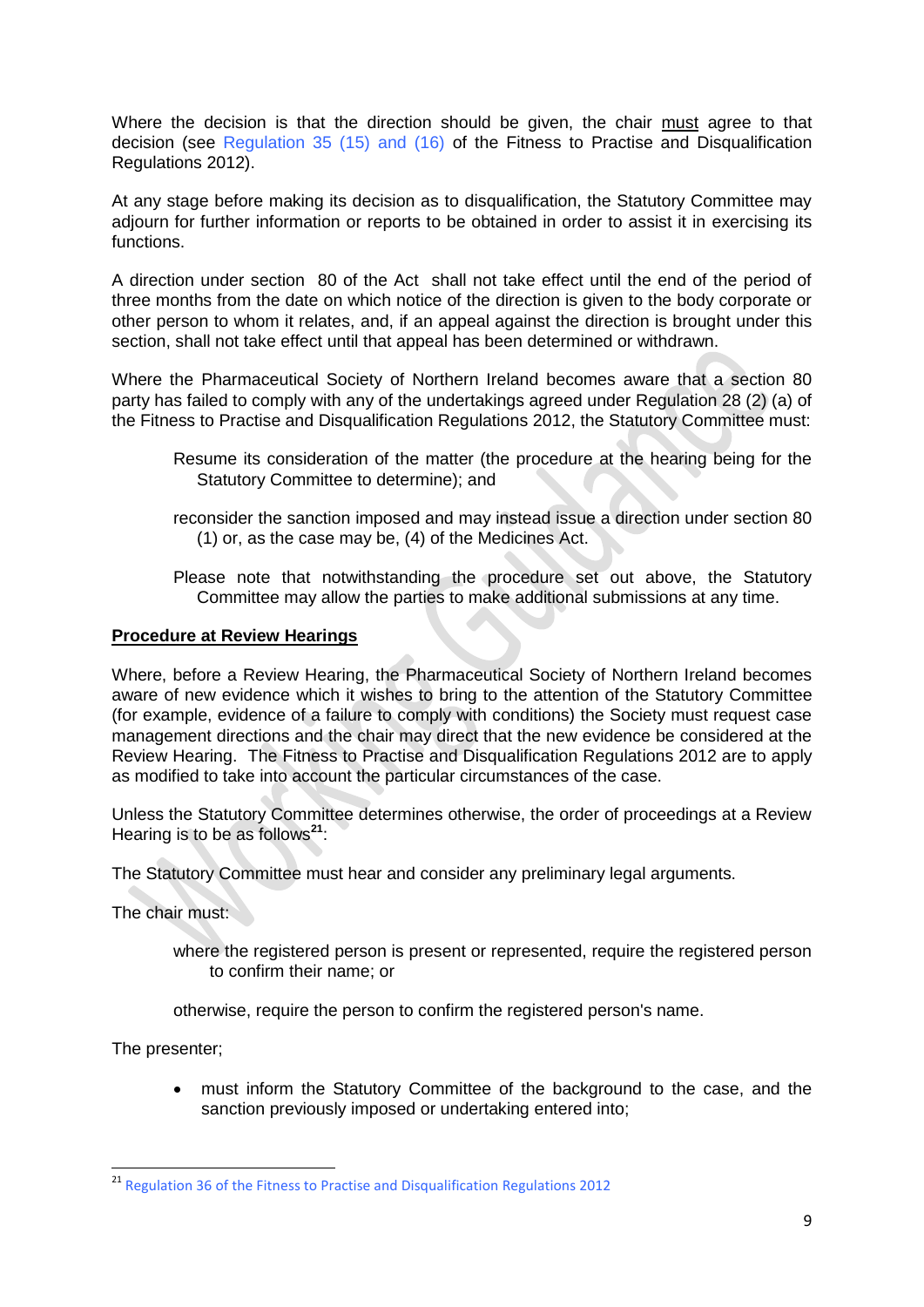- must direct the attention of the Committee to any relevant evidence, including the transcripts of the previous hearing; and
- may adduce evidence and, subject to any issue on the relevance or admissibility, call witnesses in relation to the registered person's fitness to practise or, as the case may be, their failure to comply with an undertaking or with any requirement imposed as a condition of registration.

The registered person may present their case, adduce evidence and, subject to any issue regarding relevance or admissibility, call witnesses in support of it.

The Statutory Committee may receive further evidence and hear any further submissions from the parties;

- where the Statutory Committee has given a direction under paragraph 7 (2) (d) or (e) of Schedule 3 to the Order (suspension or conditional direction respectively) as to what direction to give, if any under paragraph 7 (3) of that schedule;
- where the registered person has given an undertaking, as to whether the registered person has breached the undertaking;
- where the Statutory Committee has given a direction under section 80 (1) or (4) of the Medicines Act, as to whether that direction should be revoked.

The Statutory Committee must consider and announce its findings on the relevant question above and give its reasons for that decision.

The Statutory Committee must consider and announce its decision as to the direction, if any to be given under paragraph 7 (3) of Schedule 3 to the Order; or the revocation of the direction under section 80 (1) or (4) of the Act, and give reasons for that decision.

Where the Statutory Committee finds that an undertaking has not been complied with, it may:

- in fitness to practise proceedings, determine that the registered person's fitness to practise is impaired on the basis of that failure to comply and make a determination under paragraph 7 (2) of Schedule 3 to the Order;
- In disqualification proceedings, treat the failure as misconduct and give a direction under section 80 (1) or (4) of the Medicines Act.

[\**The chair may refuse to allow a witness to give oral evidence, or to give oral evidence on a particular matter:*

- If not satisfied that the witness is in a position to provide relevant testimony; or
- If satisfied that all or part of the evidence that the witness is to provide, or is to *provide on that matter, should have been disclosed to the party not calling the witness at an earlier stage in the proceedings.]*

Please note notwithstanding the procedure set out above, the Statutory Committee may allow the parties to make additional submissions at any time.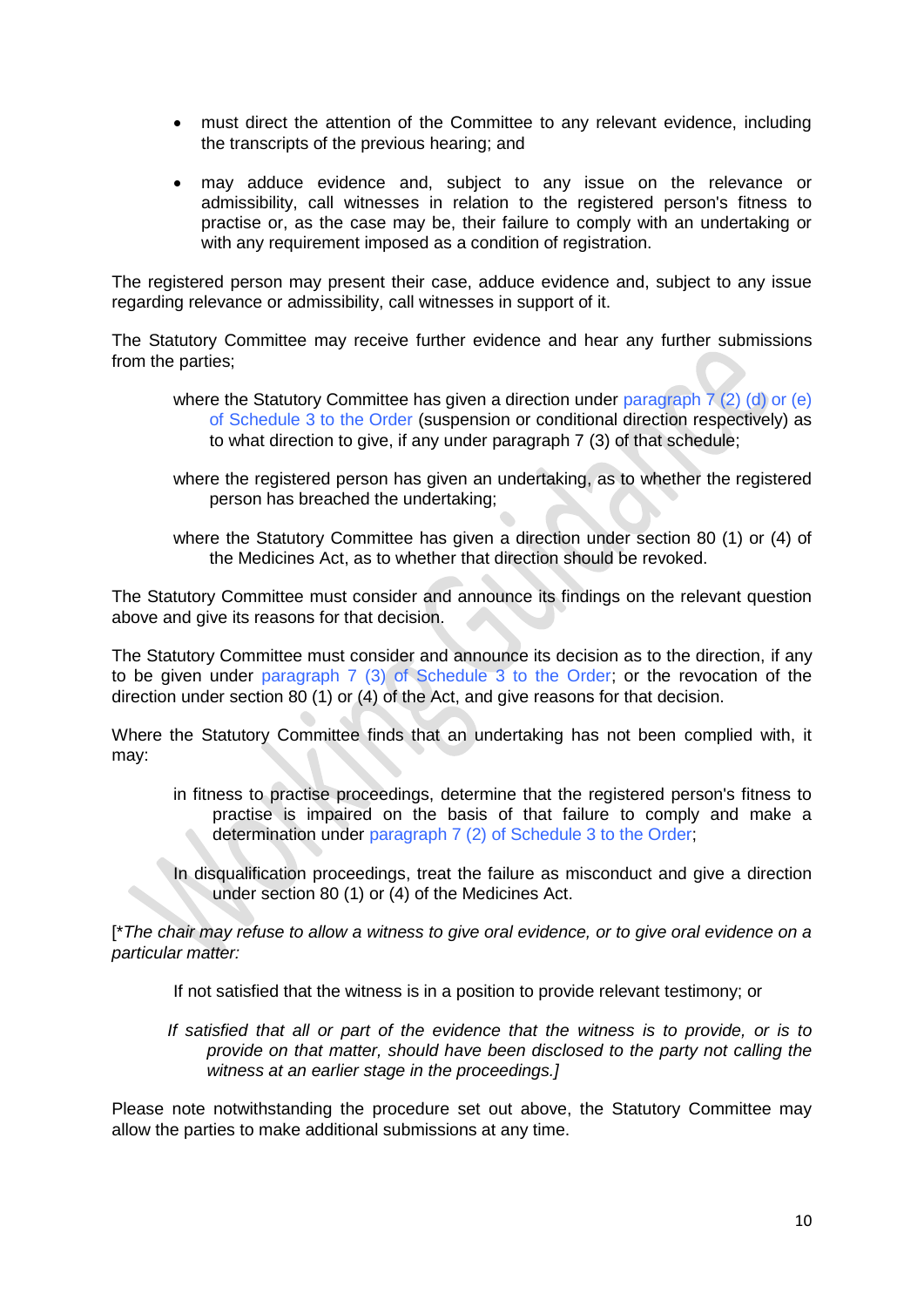For review hearings that include the consideration of undertakings agreed with the registered person or section 80 party, please have regard to Regulation 47 of the Fitness to Practise and Disqualification Regulations.

#### <span id="page-11-0"></span>**Annex B – Procedure for Statutory Committee at Interim Order Hearings**

Regulation 38 of the Fitness to Practise and Disqualification Regulations 2012 provides the order of proceedings at interim order hearings although the Statutory Committee may vary the order proceedings where it is in the interests of justice to do so.

The Statutory Committee must hear and consider any preliminary legal arguments.

The chair must:

where the registered person is present, require the registered person to confirm their name; or

otherwise, require the presenter to confirm the registered person's name.

The presenter must address the Statutory Committee regarding whether it is necessary to make or review an interim order in respect of the registered person and, subject to issues regarding relevance or admissibility, may adduce evidence in this regard.

The registered person may present their evidence and, subject to issues about relevance or admissibility, may adduce evidence in support of it.

The Statutory Committee may receive any evidence which appears to it to be fair and relevant to its consideration under paragraph 8 of Schedule 3 to the Order but no person may give oral evidence at the hearing unless the Statutory Committee considers such evidence is desirable to enable it to discharge its functions.

The parties and members of the Statutory Committee may put questions to any witness (if witnesses are allowed by the Committee). Where the registered person gives oral evidence, the presenter and members of the Statutory Committee may put questions to the registered person.

At any stage in the proceedings, the Statutory Committee may, with the consent of the registered person; or where it is satisfied that to do so would be desirable to discharge its functions, allow a party to produce at the hearing any written evidence, notwithstanding that a copy has not been provided to the other party before the hearing or that its author is not being called as a witness.

The Statutory Committee must announce its decision, and must give reasons for that decision.

Where an interim order is being reviewed by a Statutory Committee and the hearing is, or likely to be, the last hearing before the expiry of the interim order, the Statutory Committee may, after making its determination, advise the Registrar that an application should be made to the High Court for the interim order to be extended, or if it has been extended, further extended, under paragraph 8 (5) of Schedule 3 of the Order.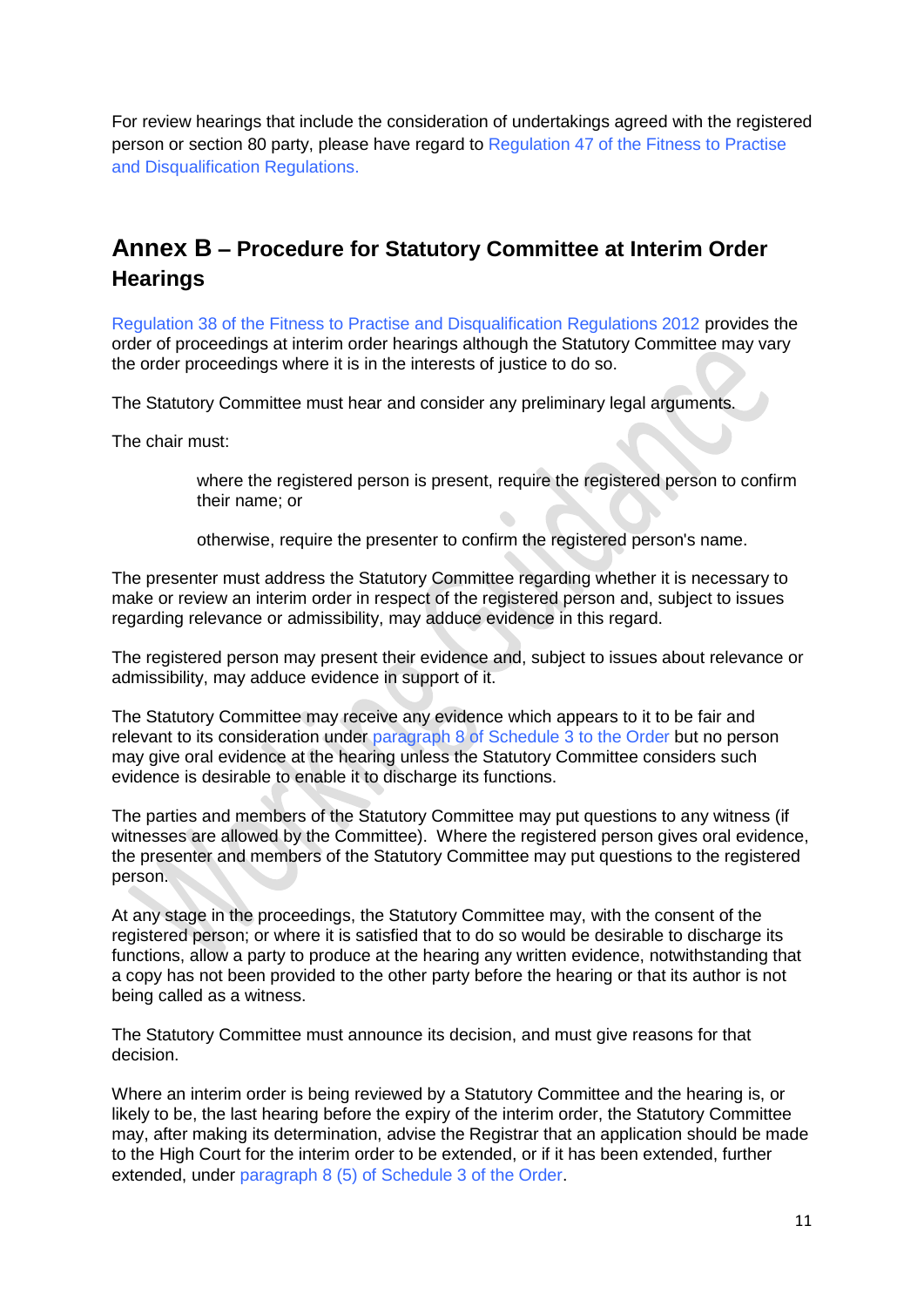Where the terms of the order to be made or continued, or the terms of the variation of the order, or its revocation, are agreed between the parties, the Statutory Committee may make an order in those terms without the need of a hearing.

#### <span id="page-12-0"></span>**Annex C – Procedure at Scrutiny Committee**

The role, procedure and responsibilities of the Scrutiny Committee are set out in Schedule 2 and 3 to the Order and Regulations 10-14 of the Fitness to Practise and Disqualification Regulations 2012.

After the initial action taken by the Registrar, allegations that met the threshold criteria are referred to the Scrutiny Committee for further consideration. In some specific defined circumstances, the Registrar may refer an allegation directly to the Statutory Committee, bypassing the Scrutiny Committee

The Scrutiny Committee's powers on consideration of an allegation are as follows<sup>22</sup>:

- **dismiss the case.**
- in relation to a health allegation, to require the registered person to undergo a medical examination,
- issue warnings to the registered person in connection with any matter arising out of or related to the allegation and give a direction that details of the warning be recorded in the person's entry on the register;
- agree undertakings,
- to give advice to the registered person in connection with any matter arising out of, or related to, the allegation, and advice to any other person or other body involved in its investigation of the allegation on any issue arising out of, or related to, the allegation; or
- refer the matter to the Statutory Committee.

#### **Procedure**

**.** 

The Scrutiny Committee meets in private and it does not hear oral evidence.

In fitness to practise or disciplinary proceedings, the Scrutiny Committee **must** in all cases<sup>23</sup>:

- consider all documents and recommendations placed before it by the Registrar;
- consider any written representations received from the registered person;
- have regard to any relevant practice direction given by the chair;
- must ensure a clinical adviser is present at any meeting at which a decision is to be taken as to whether or not to refer a case to the Statutory Committee

<sup>&</sup>lt;sup>22</sup> Paragraph 6 (2) (a) & (3) to Schedule 3 of the Order, regulation 10 (6) & 11 of the Fitness to Practise and Disqualification Regulation 2012

<sup>&</sup>lt;sup>23</sup> Regulation 10 (4) (a) & (5) (a) of the Fitness to Practise and Disqualification Regulations 2012 and Regulation 19 (1) (a) of the Statutory Committee, Scrutiny Committee and Advisers Regulations 2012.